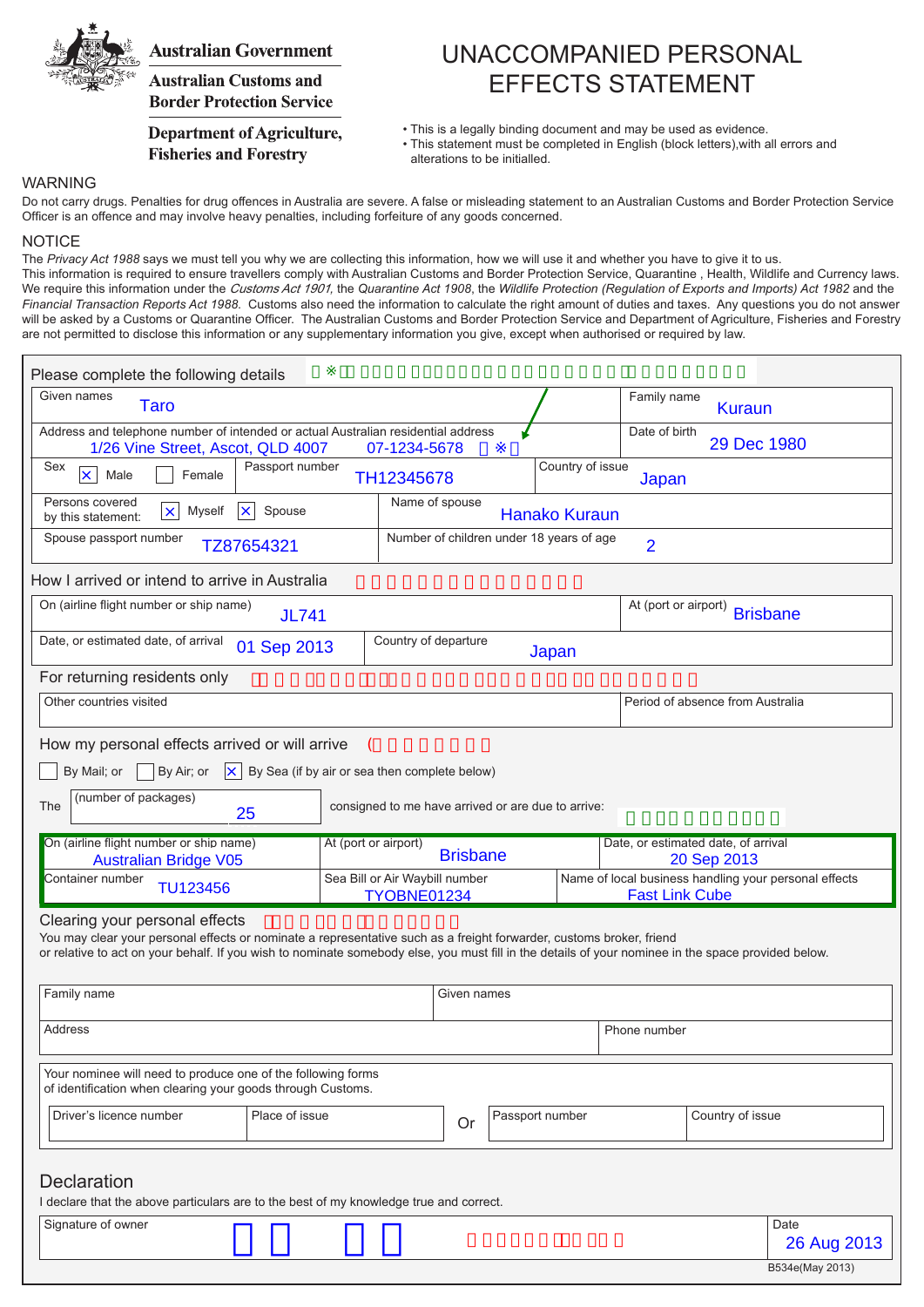#### Important

You must answer each of the following questions by placing a tick  $(\checkmark)$  in the appropriate boxes. If you mark YES in any box in sections three to eight, or if you are in doubt whether any particular effects should be declared, please give details in the space provided under each question or on a separate attachment if the space is insufficient. Unaccompanied effects may be examined. Please ensure that keys are available at the time of clearance.

| <b>Section One</b>                                                                                                                                                                                                                                                                                             |             |
|----------------------------------------------------------------------------------------------------------------------------------------------------------------------------------------------------------------------------------------------------------------------------------------------------------------|-------------|
| Have you come or are you coming to Australia                                                                                                                                                                                                                                                                   |             |
| Please provide your length of stay<br>As a tourist only? $\rightarrow$                                                                                                                                                                                                                                         |             |
| Please provide your length of stay<br>To take up temporary residence only? $\rightarrow$<br>×<br>4 Years                                                                                                                                                                                                       |             |
| To resume permanent residence or as a returning Australian citizen?                                                                                                                                                                                                                                            |             |
| To take up permanent residence for the first time?                                                                                                                                                                                                                                                             |             |
| As an Australian citizen residing overseas, returning temporarily?                                                                                                                                                                                                                                             |             |
| <b>Section Two</b><br>Did you pack the goods yourself?                                                                                                                                                                                                                                                         |             |
| Yes                                                                                                                                                                                                                                                                                                            |             |
| If no, name of person who did<br>No<br>→<br><b>Removal Company</b>                                                                                                                                                                                                                                             |             |
| Are you fully aware of the contents of the packages?                                                                                                                                                                                                                                                           |             |
| Yes                                                                                                                                                                                                                                                                                                            |             |
| If not, why not<br>No<br>→                                                                                                                                                                                                                                                                                     |             |
| Do the packages contain goods belonging to any person other than<br>you or those who accompanied you on your arrival in Australia?                                                                                                                                                                             |             |
| Passport number<br>Relationship to you<br>Name<br>→<br>Yes                                                                                                                                                                                                                                                     |             |
| No                                                                                                                                                                                                                                                                                                             |             |
| <b>Section Three</b><br>Do your unaccompanied effects contain any of the following restricted goods?                                                                                                                                                                                                           |             |
| Drugs of any kind including, but not limited to: DHEA, narcotics, hallucinogens,<br>amphetamines, barbiturates, tranquillisers, steroids or performance enhancing drugs.                                                                                                                                       |             |
| No<br>Yes<br>×                                                                                                                                                                                                                                                                                                 |             |
| If yes, please provide a list of the goods                                                                                                                                                                                                                                                                     |             |
| Weapons including, but not limited to: firearms or parts (including air pistols and air rifles),<br>ammunition, replica firearms, spring bladed knives, daggers, knuckle dusters or martial arts equipment.                                                                                                    |             |
| Yes<br>No                                                                                                                                                                                                                                                                                                      |             |
| If yes, please provide a list of the goods                                                                                                                                                                                                                                                                     |             |
| Articles manufactured from wildlife including, but not limited to: reptiles/snakes, elephants,<br>rhinoceri, members of the cat family, whales, dolphins, zebras, antelope, deer or coral.                                                                                                                     |             |
| Yes<br>No<br>×                                                                                                                                                                                                                                                                                                 |             |
| If yes, please provide a list of the goods                                                                                                                                                                                                                                                                     |             |
| Material which is likely to cause offence to a reasonable adult. This may include, but is not limited to: child pornographic material, child abuse material,<br>material which may promote, incite or instruct in matters of crime or violence or misuse of a drug, or sexual material (including bestiality). |             |
| $\boldsymbol{\mathsf{x}}$<br>No<br>Yes                                                                                                                                                                                                                                                                         |             |
| If yes, please provide a list of the goods                                                                                                                                                                                                                                                                     |             |
|                                                                                                                                                                                                                                                                                                                |             |
| I declare that the above particulars are to the best of my knowledge true and correct and that I have                                                                                                                                                                                                          |             |
| understood the questions contained in this form and the answers to those questions are true and correct.<br>Signature of owner                                                                                                                                                                                 | Date        |
|                                                                                                                                                                                                                                                                                                                | 26 Aug 2013 |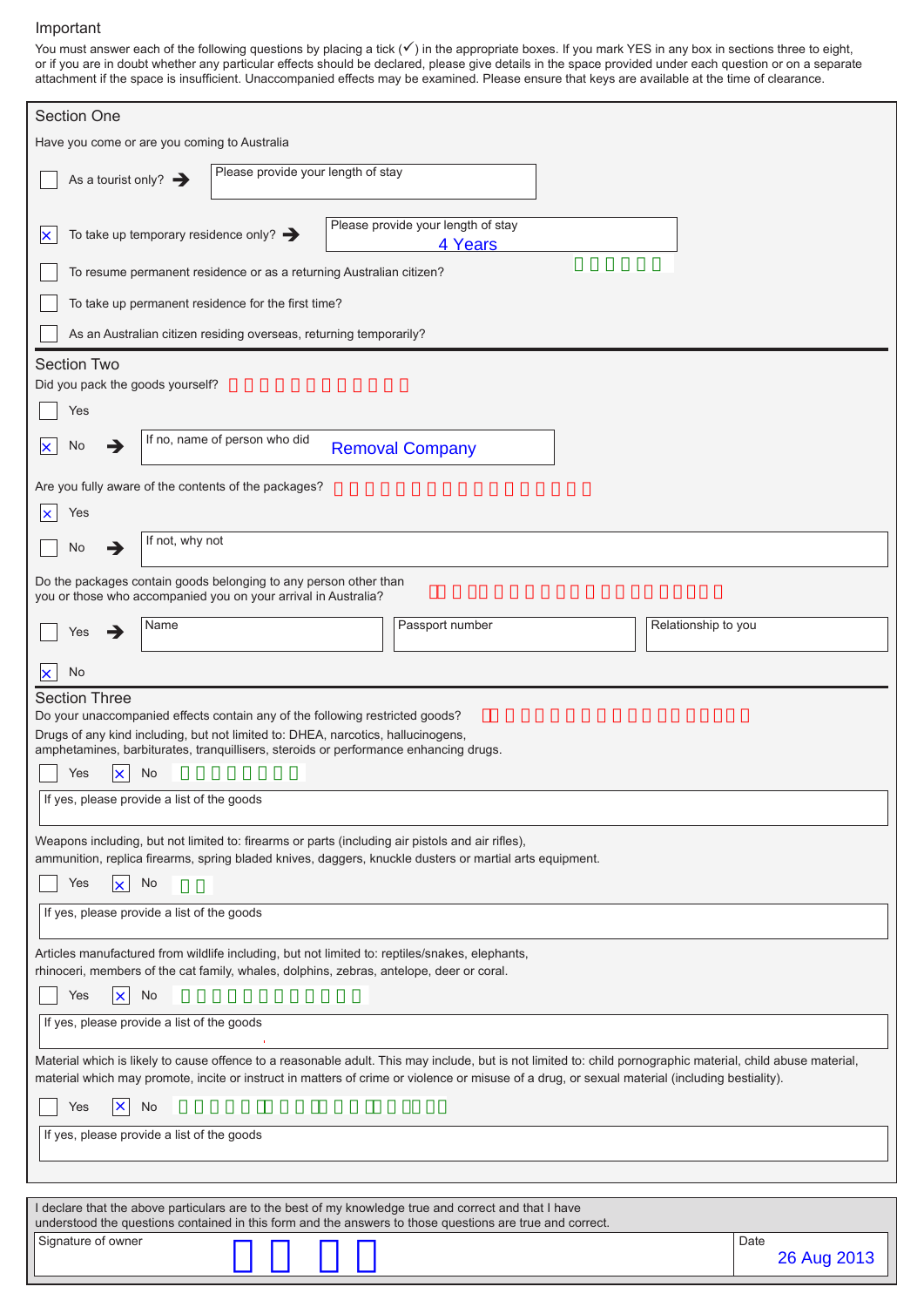| <b>Section Four</b><br>Do your unaccompanied effects contain any of the following goods?                                                                                                                              |                                |                     |  |  |  |  |  |
|-----------------------------------------------------------------------------------------------------------------------------------------------------------------------------------------------------------------------|--------------------------------|---------------------|--|--|--|--|--|
| Australian and/or Foreign currency in the amount of \$10,000 Australian or more.                                                                                                                                      |                                |                     |  |  |  |  |  |
| $ \mathbf{x} $<br>No<br>Yes                                                                                                                                                                                           |                                |                     |  |  |  |  |  |
| If yes, please list the amount(s) in Australian dollars                                                                                                                                                               |                                |                     |  |  |  |  |  |
| Medicines (whether prescribed by a medical practitioner or not) including but not limited to: herbal.                                                                                                                 |                                |                     |  |  |  |  |  |
| Yes<br>No<br>$\pmb{\times}$                                                                                                                                                                                           |                                |                     |  |  |  |  |  |
| If yes, please provide a list of the goods<br><b>First Aid Kit</b>                                                                                                                                                    |                                |                     |  |  |  |  |  |
|                                                                                                                                                                                                                       |                                |                     |  |  |  |  |  |
| <b>Section Five</b><br>Do your unaccompanied effects contain any of the following goods? If you tick 'yes' to any question, describe the goods in the table below.                                                    |                                |                     |  |  |  |  |  |
| Cigarettes, cigars or tobacco                                                                                                                                                                                         |                                |                     |  |  |  |  |  |
| Yes<br>No<br>$\vert x \vert$                                                                                                                                                                                          |                                |                     |  |  |  |  |  |
| Alcoholic liquor including: spirits, wine or beer.                                                                                                                                                                    |                                |                     |  |  |  |  |  |
| No<br>× <br>Yes                                                                                                                                                                                                       |                                |                     |  |  |  |  |  |
| Motor vehicle, motorcycle, trailers or watercraft.                                                                                                                                                                    |                                |                     |  |  |  |  |  |
| Yes<br>No<br>$\vert x \vert$                                                                                                                                                                                          |                                |                     |  |  |  |  |  |
| Goods belonging to any person other than you or those who accompanied you on your arrival in Australia.                                                                                                               |                                |                     |  |  |  |  |  |
| Yes<br>$ \mathsf{x} $<br>No                                                                                                                                                                                           |                                |                     |  |  |  |  |  |
| Goods for commercial purposes, including goods for sale, lease, hire or exchange.                                                                                                                                     |                                |                     |  |  |  |  |  |
| $\vert x \vert$<br>Yes<br>No                                                                                                                                                                                          |                                |                     |  |  |  |  |  |
| Other goods owned by you for less than 12 months.                                                                                                                                                                     |                                |                     |  |  |  |  |  |
| 12<br>No<br><b>x</b><br>Yes                                                                                                                                                                                           |                                |                     |  |  |  |  |  |
| If insufficient space, attach a separate sheet                                                                                                                                                                        |                                |                     |  |  |  |  |  |
|                                                                                                                                                                                                                       |                                |                     |  |  |  |  |  |
| Description                                                                                                                                                                                                           | Price or estimated price \$AUS | Date of purchase    |  |  |  |  |  |
| Whiskey (41% 700ml x 1)                                                                                                                                                                                               | A\$ 30.00                      | Jul 05 2013         |  |  |  |  |  |
| <b>Transformer</b>                                                                                                                                                                                                    | A\$ 150.00                     | 20 Aug 2013         |  |  |  |  |  |
|                                                                                                                                                                                                                       |                                |                     |  |  |  |  |  |
|                                                                                                                                                                                                                       |                                |                     |  |  |  |  |  |
|                                                                                                                                                                                                                       |                                |                     |  |  |  |  |  |
|                                                                                                                                                                                                                       |                                |                     |  |  |  |  |  |
|                                                                                                                                                                                                                       |                                |                     |  |  |  |  |  |
|                                                                                                                                                                                                                       |                                |                     |  |  |  |  |  |
|                                                                                                                                                                                                                       |                                |                     |  |  |  |  |  |
|                                                                                                                                                                                                                       |                                |                     |  |  |  |  |  |
|                                                                                                                                                                                                                       |                                |                     |  |  |  |  |  |
| IMPORTANT NOTICE: Any goods owned by you for less than 12 months must be declared.                                                                                                                                    |                                |                     |  |  |  |  |  |
| Such goods will be assessed for duty and taxes. Penalties exist for not declaring such goods.<br>Direct enquiries to your local Customs Information Centre on 1300 363 263.                                           |                                |                     |  |  |  |  |  |
|                                                                                                                                                                                                                       |                                |                     |  |  |  |  |  |
| <b>Section Six</b>                                                                                                                                                                                                    |                                |                     |  |  |  |  |  |
| Within one month prior to shipping these effects to Australia, did you or any member of your family who<br>arrived or will arrive with you, visit a place where farm animals are kept, including farming communities, |                                |                     |  |  |  |  |  |
| research farms, sanctuaries and sale yards or visit an abattoir or any meat processing plant?                                                                                                                         |                                |                     |  |  |  |  |  |
| No<br>Yes<br>$\mathbf{x}$                                                                                                                                                                                             |                                |                     |  |  |  |  |  |
|                                                                                                                                                                                                                       |                                |                     |  |  |  |  |  |
| I declare that the above particulars are to the best of my knowledge true and correct and that I have<br>understood the questions contained in this form and the answers to those questions are true and correct.     |                                |                     |  |  |  |  |  |
| Signature of owner                                                                                                                                                                                                    |                                | Date<br>26 Aug 2013 |  |  |  |  |  |

L